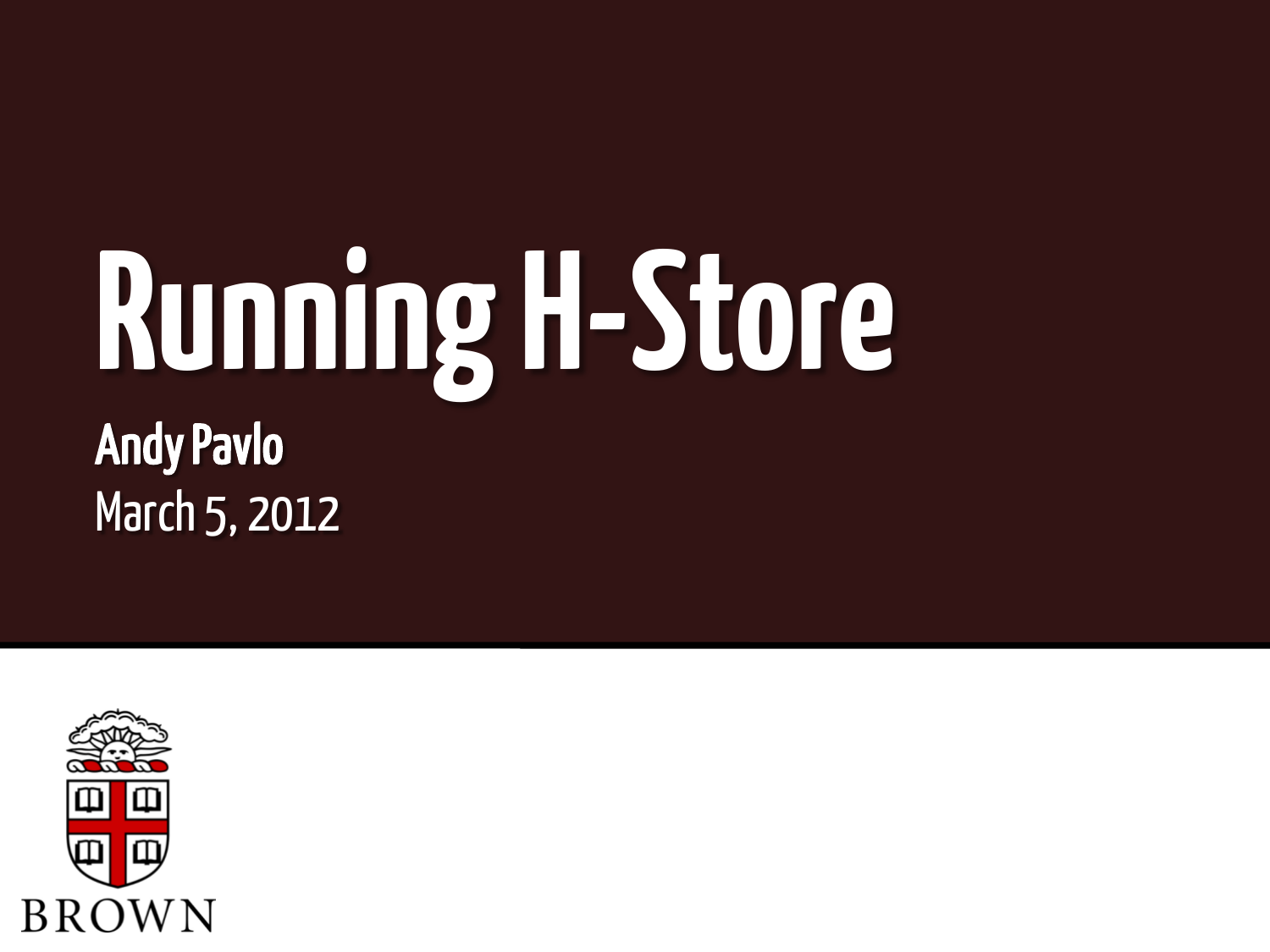#### **Site Configuration Parameters**

- **site.memory – JVM Heap Size**
- **site.cpu\_affinity – Whether partitions have exclusive access to cores.**



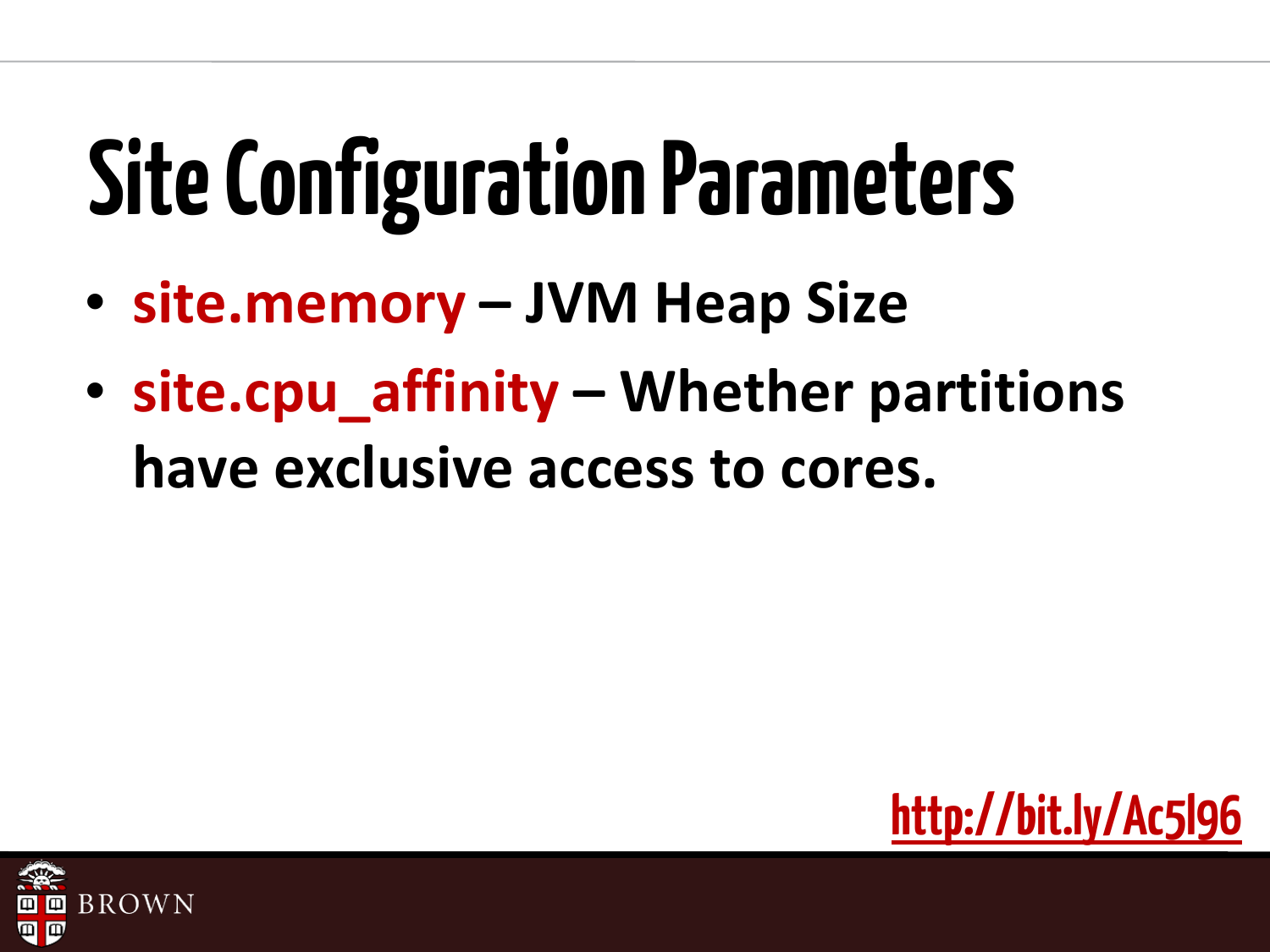# **Client Configuration Parameters**

- **client.scalefactor – The size of the database (<1 smaller, >1 bigger)**
- **client.host – Comma separated list of hosts (must have passwordless SSH)**
- **client.count – # of client hosts**
- **client.duration – How long to run benchmark.** http://bit.ly/yB8Rl

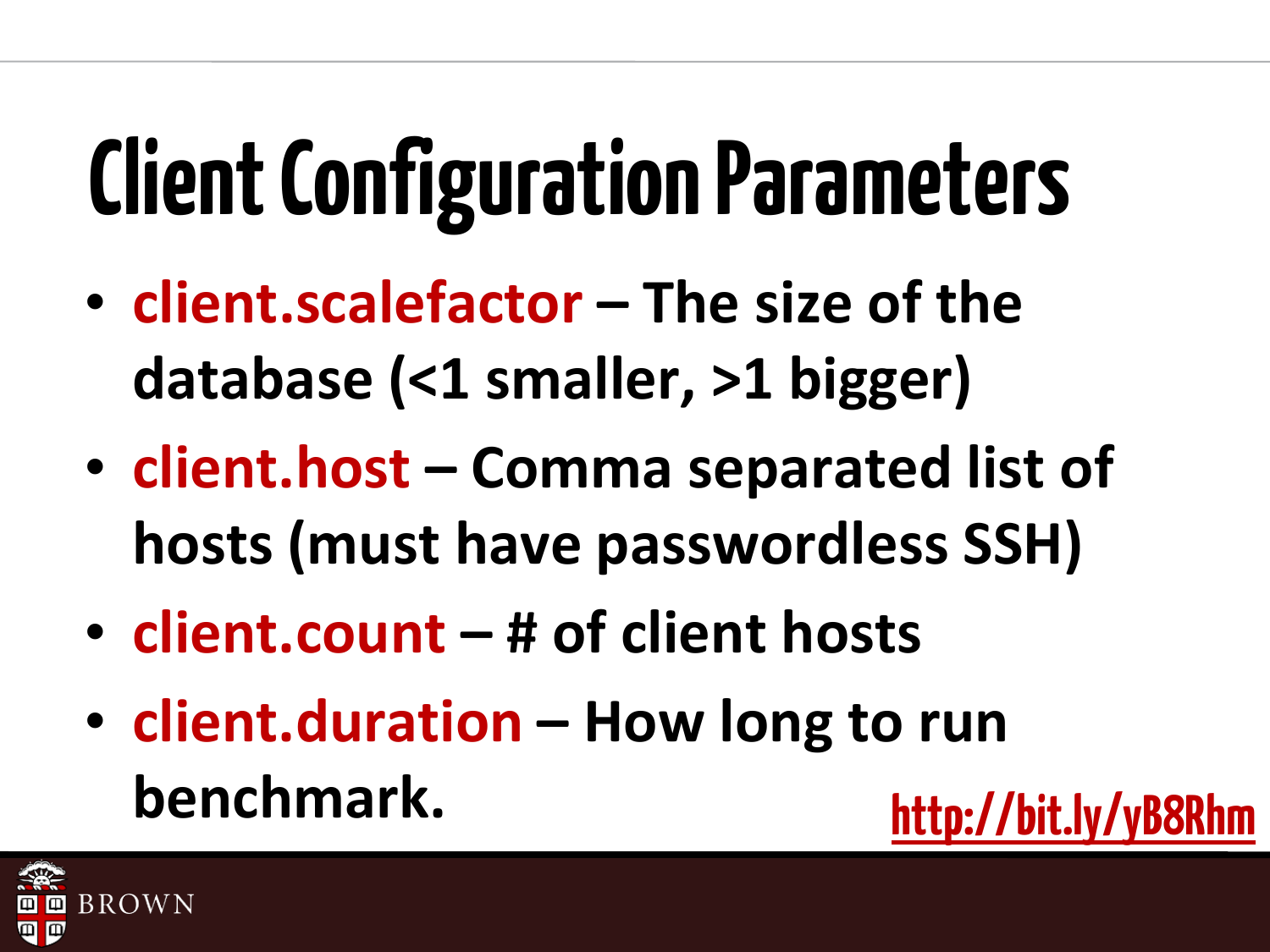## **Client Configuration Parameters**

- **client.processesperclient – threads/client**
- **client.txnrate – Submission rate**
- **client.blocking – Whether threads block after sending request to cluster.**
- **client.blocking\_concurrent – How many requests before client blocks.**



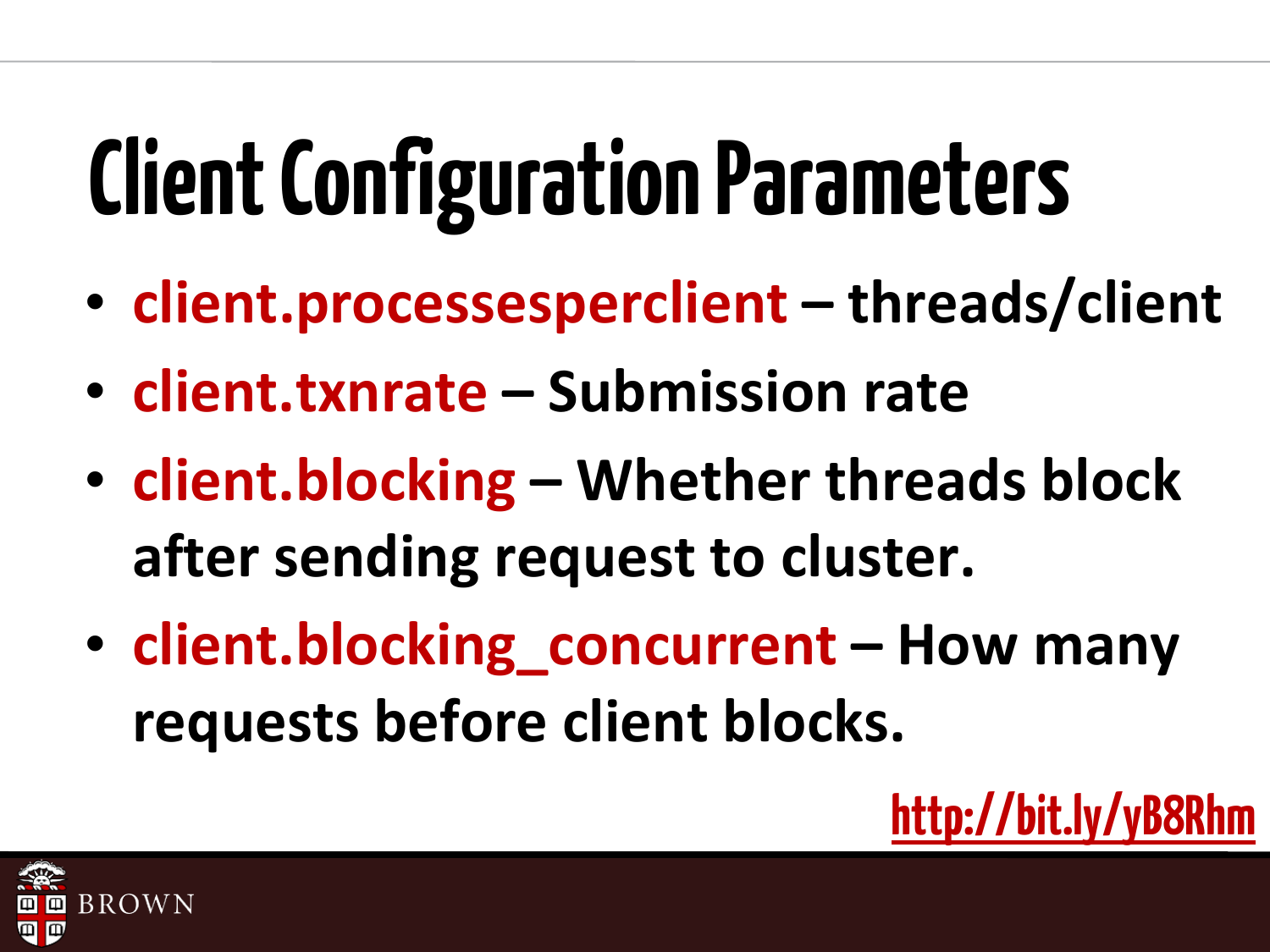## **Debugging Parameters**

• **site.status\_show\_\* – Include extra information in HStoreSite logs. Slows down execution speed.**

• **File logging enabled by changing options in log4j.properties to DEBUG**

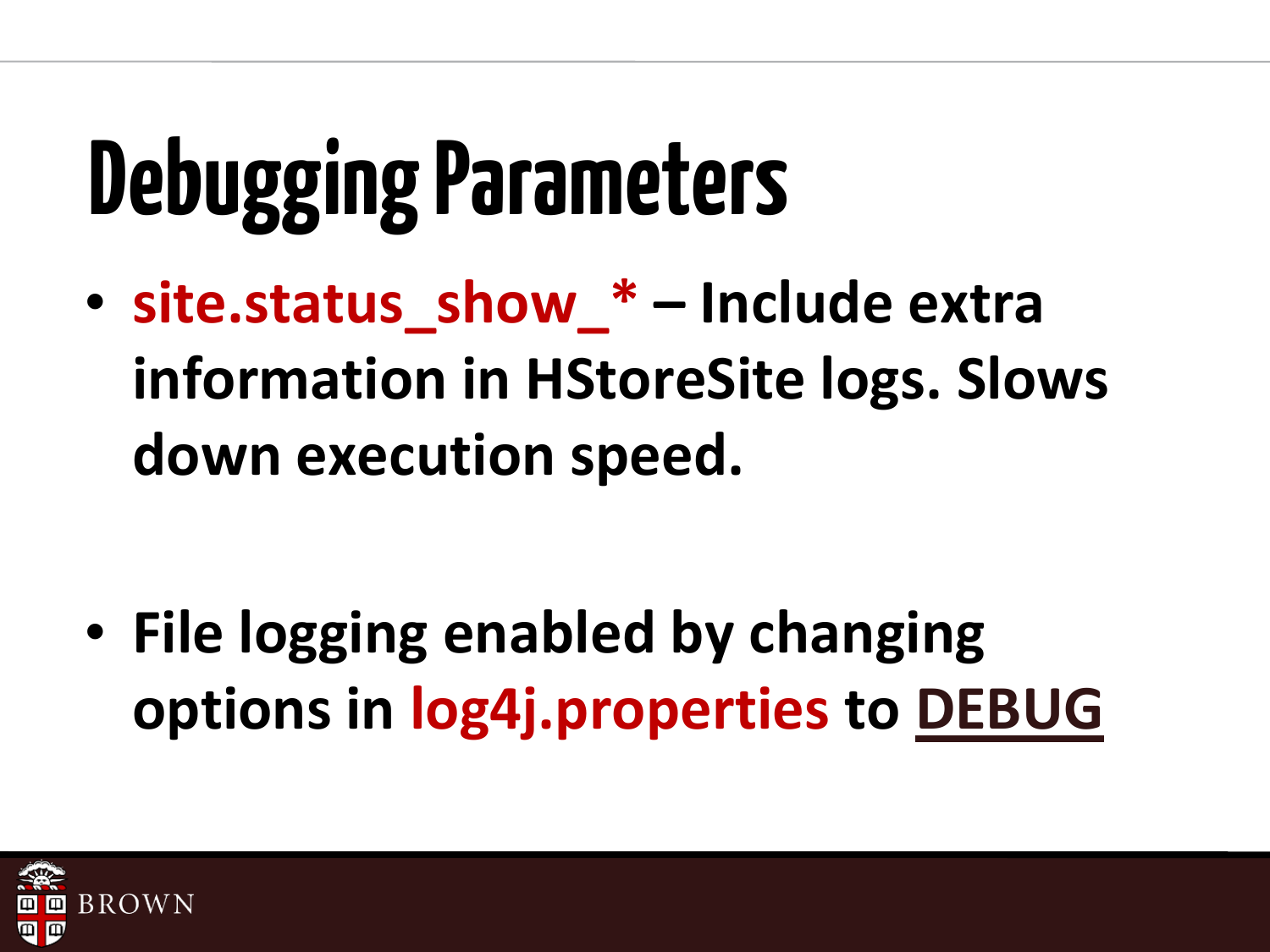# **Configuration Files**

- **Define parameters in default.properties** – *See website for full listing of available options*
- **Can override parameters at start-up** 
	- \$ ant hstore-benchmark –Dproject=tpcc\
		- -Dsite.memory=4096 \
		- -Dclient.txnrate=1000



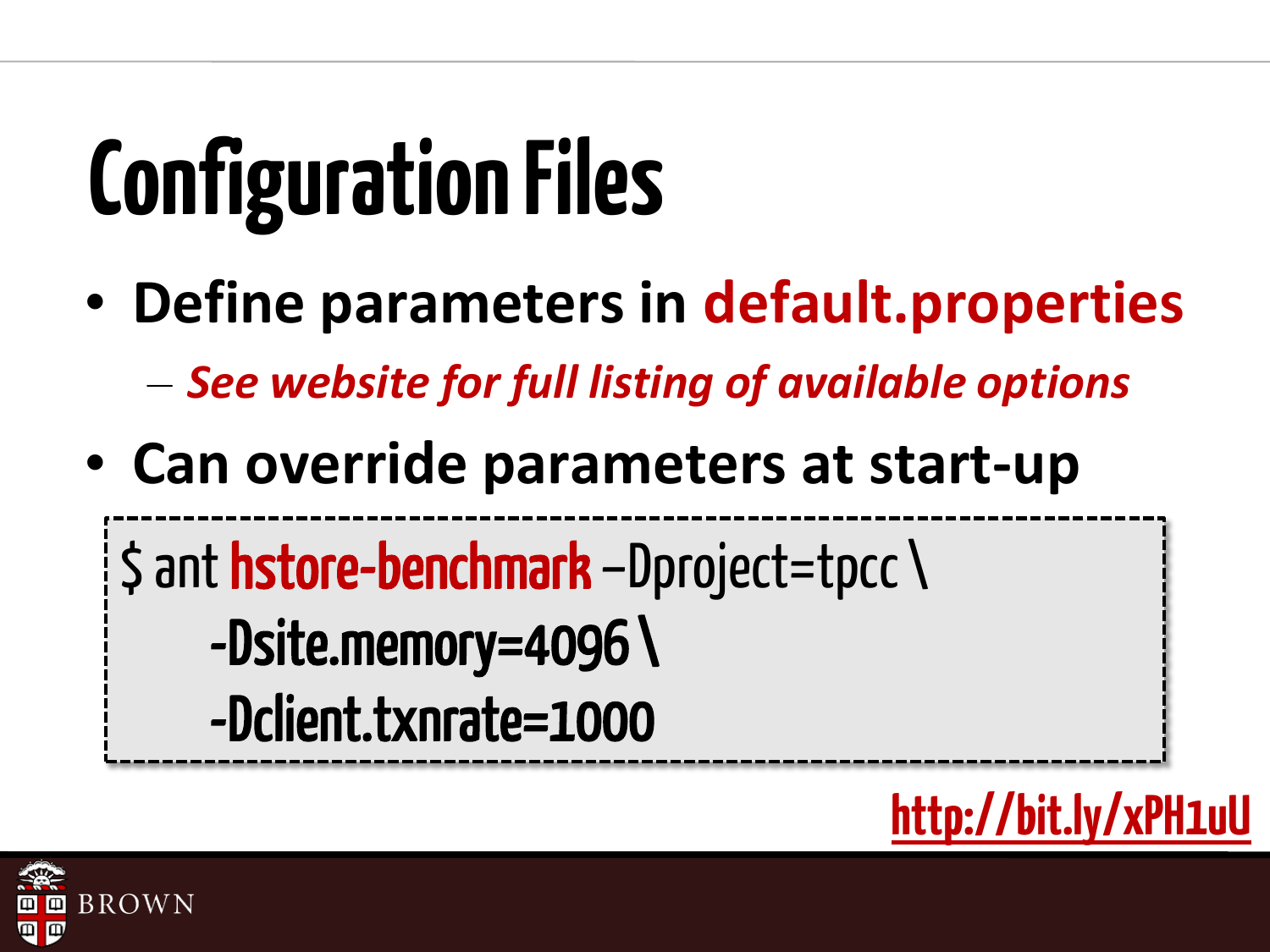# **Configuration Files**

• Set conf argument to use a different configuration file.

 $\sinh$  hstore-benchmark -Dproject=tpcc \ -Dconf=/path/to/hstore.conf

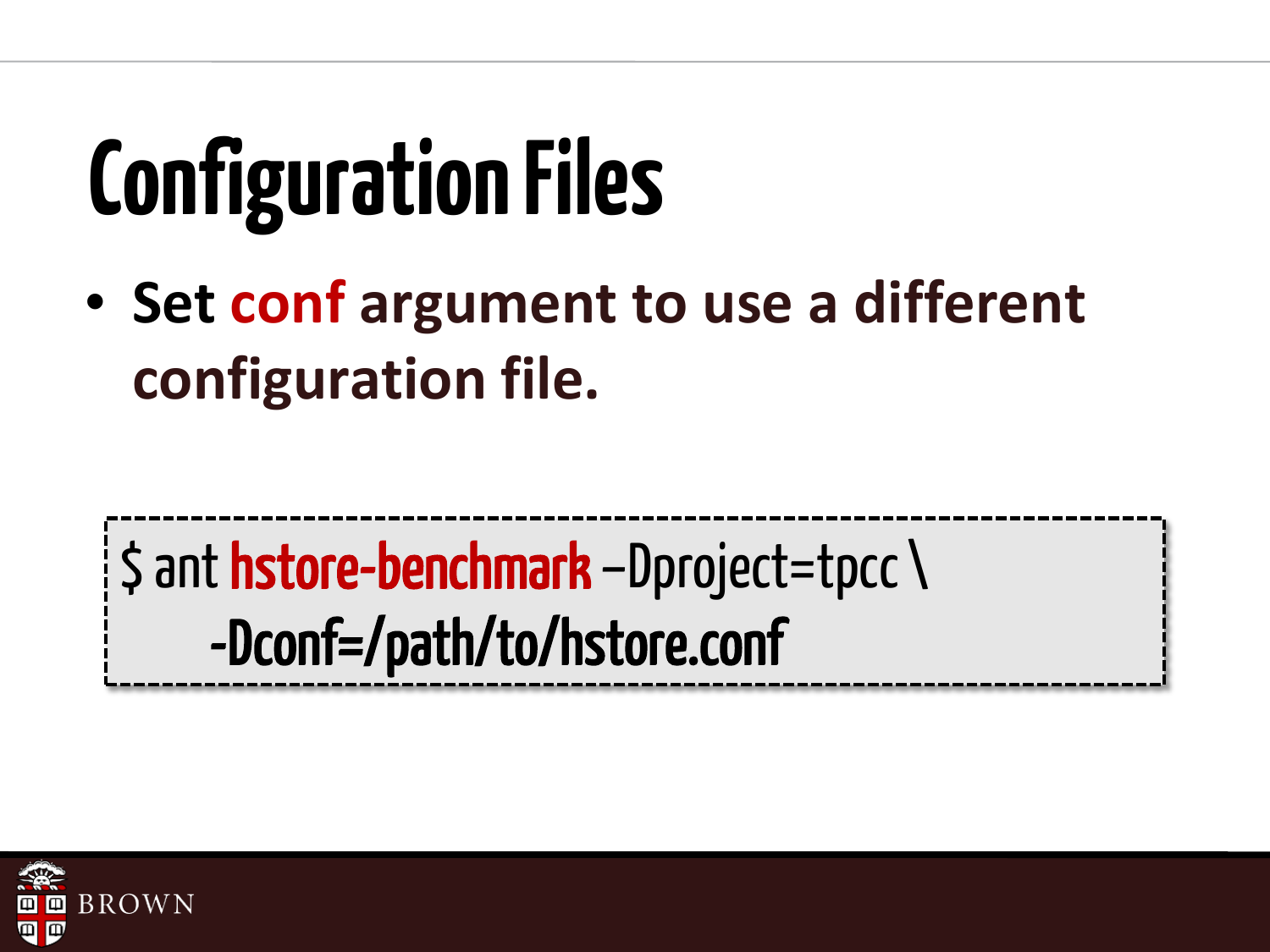## **Environment Setup**

- **Intel Xeon E5430**
	- *2 Sockets / 8 Cores*
	- *2.66 GHz*
	- *16 GB RAM*
- **Site: henrico.cs.brown.edu**
- **Client: ironman.cs.brown.edu**

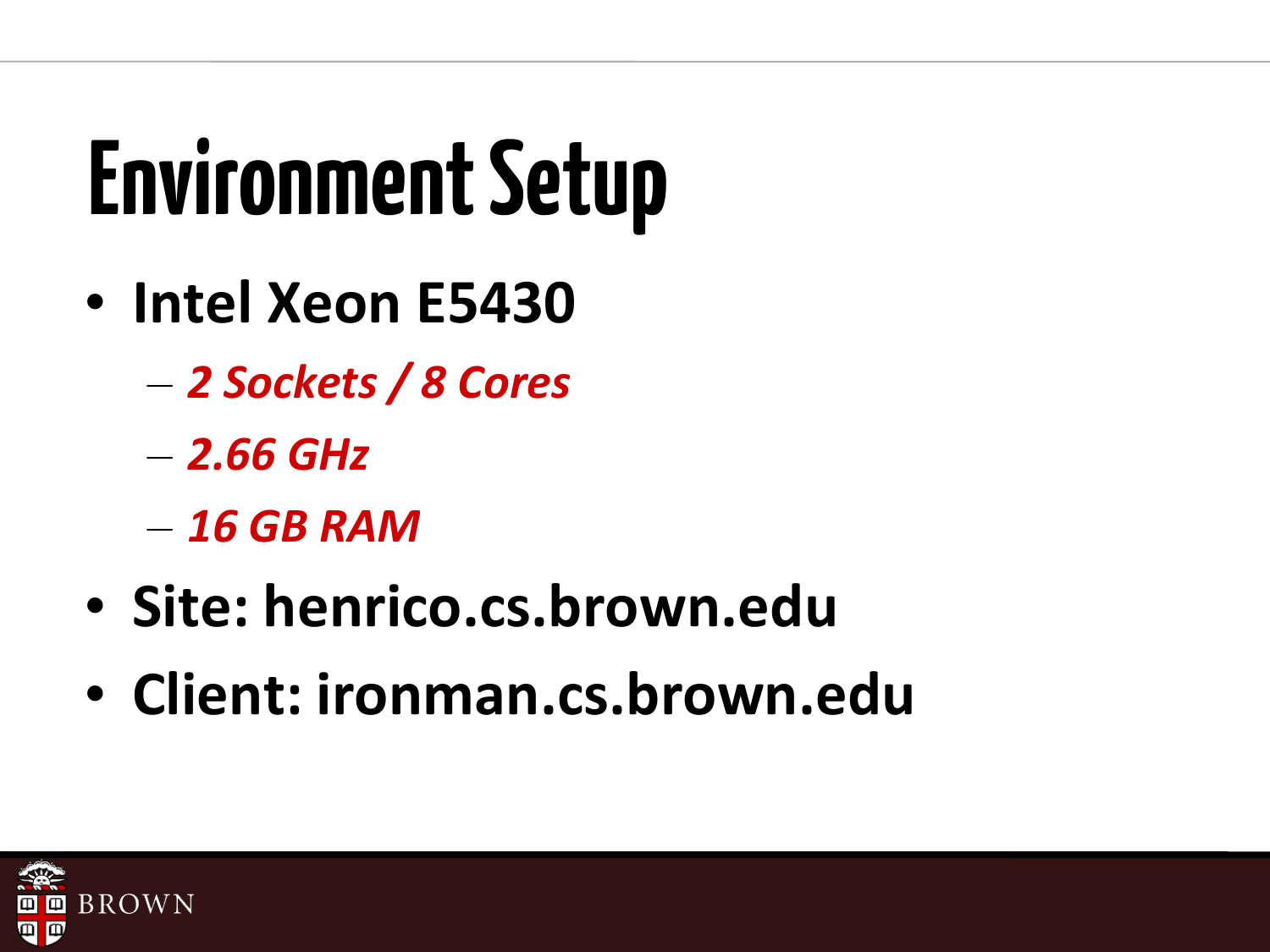# **Cluster Configuration**

• One site, four partitions

- All ids must start with zero.

\$ ant hstore-prepare -Dproject=tpcc \ -Dhosts="henrico:0:0-3"



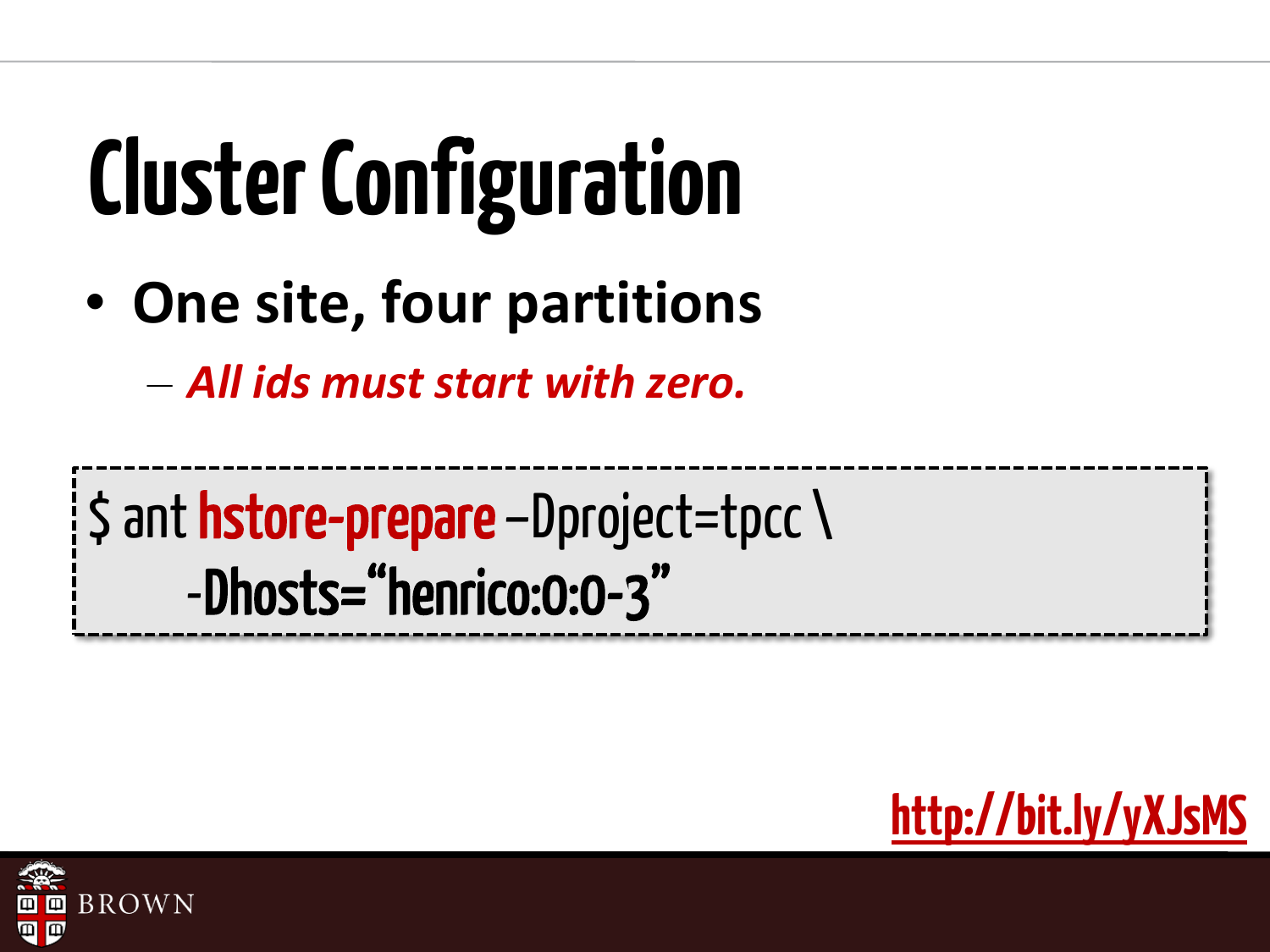#### **Benchmark Execution**

• **One client, 50 threads per client.**

– *Warm-up for 20 seconds, run for 60 seconds.*

\$ ant hstore-benchmark –Dproject=tpcc\

- -Dclient.host=ironman \
- -Dclient.processesesperclient=50 \
- -Dclient.warmup=20000 \
- -Dclient.duration=60000